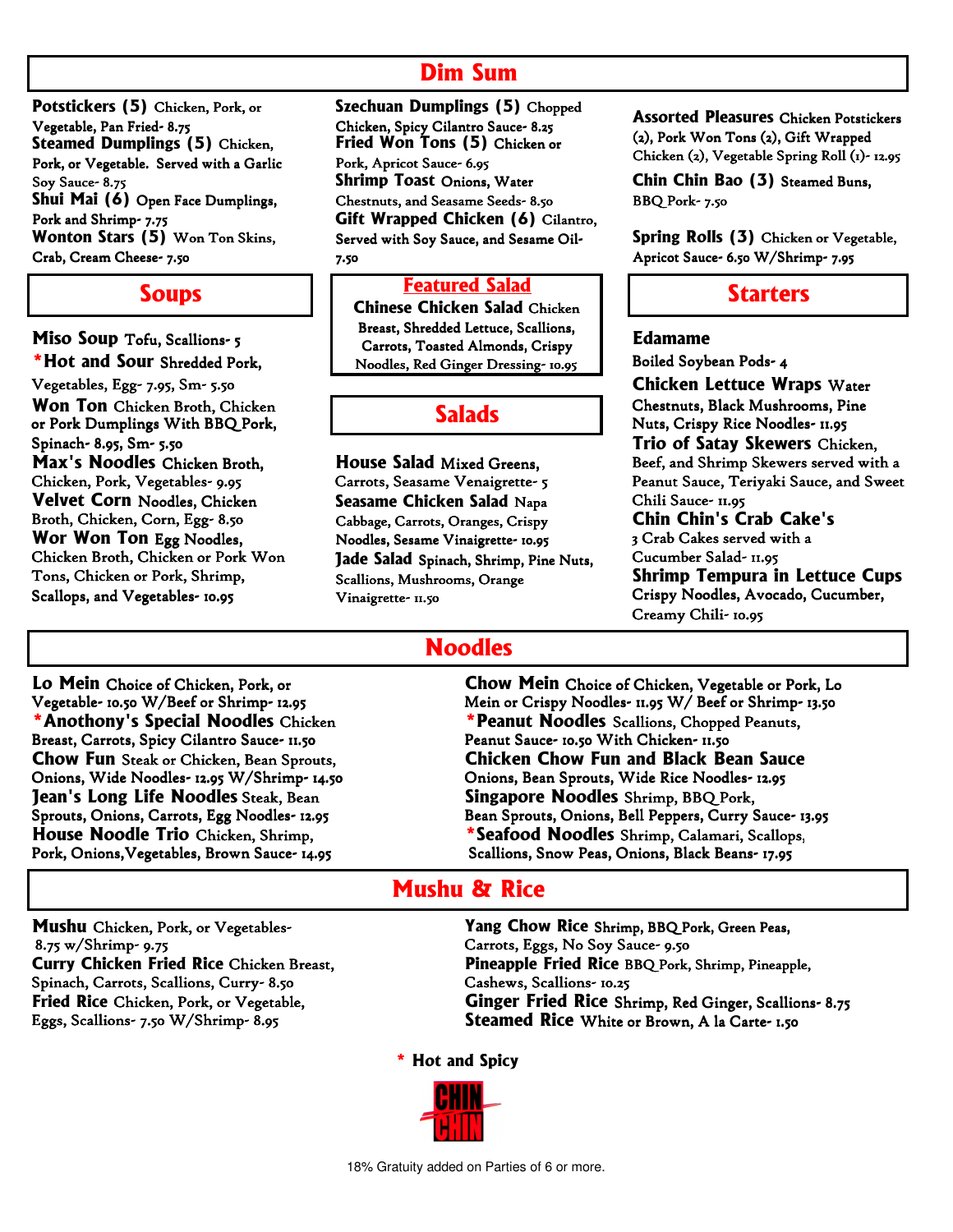# **Chicken**

**Chicken with Snow Peas** Mushrooms, Carrots, Sliced Garlic- 13.25 **Almond Chicken** Bamboo Shoots, Celery, Water Chestnuts, With Toasted Almonds-13.50

**\*Kung Pao Chicken** Red Bell Peppers, Peanuts,Water Chestnuts, With a Spicy Red Sauce- 14.05

**Moo Goo Gai Pan** Chicken Breast, Mushrooms, Celery, Water Chestnuts, White Wine Sauce- 12.95

# **Beef & Pork Seafood**

### **Mongolian Beef**

Crispy Rice Noodles- 15.95

Black Mushrooms, Brown Sauce- 14.95 Onions, Garlic, Black Pepper Sauce- 15.95 Spears, Carrots, Brown Sauce- 15.95 Mushrooms, Chili Garlic Sauce- 15.95 Tangerine Sauce- 15.95 **\*Garlic Tomato Beef** Steak, Tomatoes, **Steak Rice Bowl** Steak, Vegetables, Oyster **Sweet and Sour Pork** Deep Fried Pork, and Sour Sauce- 13.95 **Beef and Broccoli** Steak, Broccoli Florets, **\*Pepper Beef** Steak, Bell Peppers, **Tangerine Beef** Crisp Fried Steak, Scallions **Beef and Asparagus** Steak, Asparagus

**Orange Chicken** Crunchy Chicken Breast, Onions, Bell Peppers, Orange Sauce- 15.25

**\*General Tso's Chicken**  Crispy Chicken, Chili Peppers, Spicy Orange Sauce- 14.50

**Chicken Teriyaki Bowl** Chicken, Vegetables, Teriyaki Sauce, Steamed Rice- 11.95

**\*Garlic Tomato Chicken** Tomatoes, Mushrooms, Bell Peppers, Onions, Water Chestnuts- 13.50

**Lemon Chicken** Deep Fried Chicken Breast, Garlic, Ginger, With a Tart Lemon Sauce- 14.25

**Sweet and Sour Chicken** Deep Fried Chicken, Red Bell Peppers, Onions, Pineapple, Sweet and Sour Sauce- 14.50 **\*Curry Chicken** Potatoes, Onions, Green Peas, Carrots, Curry- 13.50

Steak, Scallions,Carrots, Cucumbers, and Shrimp, Beef, Chicken, Scallions, Water Chestnuts, **\*Kung Pao Three Treasures**  Peanuts, Chili Peppers- 17.95

Water Chestnuts, Peanuts, Chili Peppers- 17.50 Onions, Carrots, Black Bean Sauce- 17.95 Red Bell Peppers- 16.95 Red Bell Peppers, Onions, Pineapple, Sweet **Scallops With Black Beans** Scallops, Bell Peppers, Chestnuts, Peanuts, Chili Peppers- 17.50 Cashews, With a Shrimp Sauce- 17.50 Carrots, Ginger, White Wine Sauce- 17.95 Bell Peppers, Onions, Pineapple- 16.95 Ground Pork, Snow Peas, Water Chestnuts, **Sweet and Sour Shrimp** Deep Fried Shrimp, Red **Shrimp With Lobster Sauce** Sauteed Shrimp, Eggs, Sauce, Steamed Rice- 12.50 **\*Kung Pao Scallops** Stir Fried Scallops, Scallions, **\*Kung Pao Shrimp** Stir Fried Shrimp, Scallions, Water **Cashew Shrimp** Zucchini, Onions, Roasted **Shrimp with Snow Peas** Water Chestnuts,

# **Vegetables**

Cubes of Tofu in Place of **Vegetables Lettuce Wraps Tofu Specialties** Rice- 12.50 Bean, Kung Pao, or Vegetarian- 8.95 Sauce: White Wine, Curry, Garlic, Black **Fragrant Vegetables** Choice of any Chicken, Pork, Beef, or Seafood Entrées- 11.50 Scallions, Bean Sprouts, Onions- 8.50 w/Chicken- 9.50 W/Shrimp- 11.95 **Egg Foo Yung** Eggs, Mushrooms,

Nuts, Crispy Rice Noodles- 10.50 Scallions- 9.50 Beans, Garlic, Pickled Szechuan Vegetables- 9.50 W/Chicken- 11.50 Black Mushrooms, Bell Peppers, **Szechuan String Beans** Green Water Chestnuts, Smoked Tofu, Pine **\*Spicy Garlic Eggplant**  Chinese Eggplant, Purple Onions,

**\* Hot and Spicy**



**Roasted Meats**

Chicken and Half Rack of Ribs, Fried Rice, Mixed Vegetables- 18.95 Chicken, Garlic, Ginger, Cilantro, **Sliced BBQ Pork** Special BBQ Sauce- 9.50 **BBQ Spareribs Roasted Platter** One Half Slow Roasted Pork Ribs- 10.50 **Hunan Chicken** One half

18% Gratuity added on Parties of 6 or more.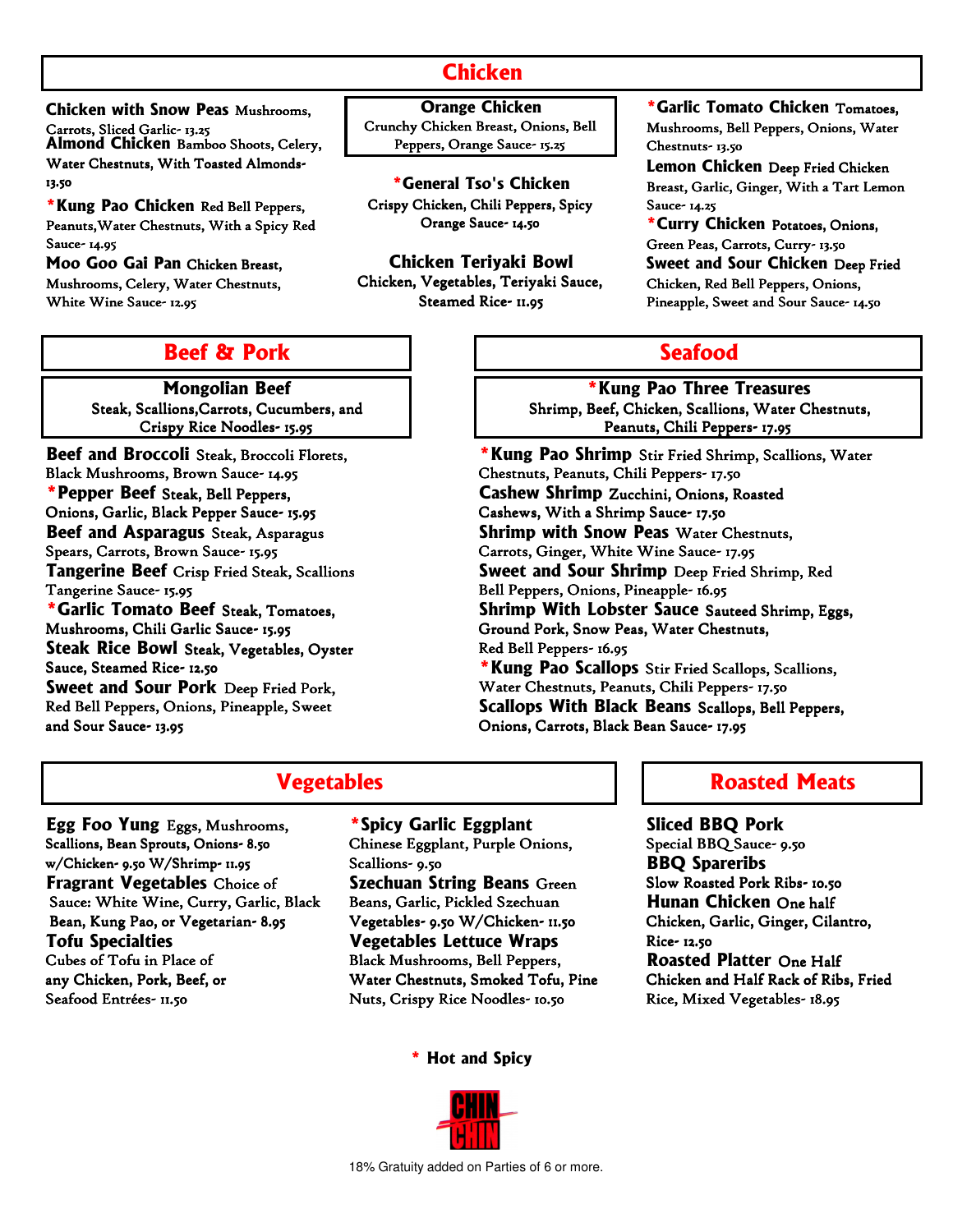# **\*Nigiri/Sashimi**

| Add 2 for Sashimi  |   |  |
|--------------------|---|--|
| Ahi                | 8 |  |
| Yellowtail         | 8 |  |
| <b>Red Snapper</b> | 7 |  |
| Sea Scallop        | 7 |  |
| Eel                | 8 |  |
| <b>Shrimp</b>      | 7 |  |
| Salmon             | 7 |  |
| <b>Snow Crab</b>   | 8 |  |
| <b>Octopus</b>     | 8 |  |
| <b>Masago</b>      | 7 |  |

**California Roll** Crab, Avocado,

Radish, Burdock, Scallion-8

Cucumber- 9

Sesame Oil- 10

Scallions- 10

Cucumber, Yamagobo- 11

with Special Sauce- 12

**Salmon Roll** Smoked Salmon with Sprouts,

with fresh seafood, Mustard and Soy Sauce- 17

**Spicy Tuna Roll** Grounded Spicy Ahi Tuna

**Scallop Roll** Baby Scallop and Masago

Cucumber, Topped with Eel Sauce- 11

**Eel and Cucumber Roll** Baked Eel,

**Philly Roll** Salmon, Cream Cheese,

**Sushi**

## **Sushi Shared**

Assorted Nigiri ( 12 pcs)- 25 Assorted Sashimi ( 15 pcs) - 35 Assorted Combo ( 12/9 pcs)- 45

### **Roll Call**

Selections of Assorted Rolls- 19

# **\*Chef Starters**

**Cucumber Salad** Cucumber, Citrus Vinegar, Soy Sauce- 5

**Seaweed Salad** Seaweed Mixed with Sesame Dressing- 7

Salad- 14.95 **Spicy Ahi Tuna Tartar** Wonton Squares, Avocado, and Cucumber

# **\*Classic Rolls \*Specialty Rolls**

on Top with Eel Sauce- 15 Tuna, Served with Spicy Mayo- 15 Avocado with Yum Yum sauce- 16 Cream Cheese, Spicy Mayo and Hot Sauce 18 and Out, Served with a Spicy Mayo and Hot Sauce- 14 Radish, Crab, With Eel Sauce- 14 Crab, Cucumber, Avocado- 14 Assorted Fish, Mustard and Soy Sauce-18 Crab, Avocado, Burdock, Radish with Eel Sauce-12 **Vegetable Roll** Cucumber, Avocado, **Salmon Skin** Baked Salmon Skin, Avocado with Eel Sauce- 17 **Shrimp Tempura Roll** Shrimp Tempura, **Spicy Rainbow** Spicy Tuna Roll Topped with **Rainbow Roll** California Roll wrapped **High Roller** Shrimp Tempura, Crab, Cucumber, and **Lucky 7** California Roll, Shrimp, **The Dragon** California Roll, Eel and **Fire Dragon** Spicy Tuna, Jalapeno Inside **Spider** Soft Shell Crab, Avocado, Burdock, **Caterpillar** Eel and Cucumber with Avocado **Red Bull** California Roll Topped with Spicy

*\*Eating raw or undercooked meat, poultry, eggs or seafood poses a health risk to everyone, especially to the elderly, children, pregnant women. Thorough cooking of such foods reduces the risk of illness.* 

## **Sake**

**Hakutsuru, Sayuri "Little Lilly"** Nigori 300 ML- 21 **MoonStone Plum** Sake Flavored 300 ML-16 **Hana Fuji Apple** Sake Flavored- 8 glass *Refreshing aroma, natural sweetness and smooth aftertaste for this unfiltered Sake. Sweet plum delights your palate without the sugary thickness of plum wines. The lovely, lingering finish continues the taste of rich apple flavor.* Gekkeikan Horin Junmai Daiginjo 300 ML-38 *Fruity aroma with notes of cantaloupe and honeysuckle. Exceptionally smooth finish.* **Ty Ku Silver** Junmai Sake 330 ML- 25 *Fresh, slightly sweet taste with subtle pear notes; its rich flavor is soft & silky on the palate*



**Large Beers**

Qingdao, China *Tsingtao is the number-one branded consumer product exported from China.* **Tsingtao 22oz.** *The oldest beer brand in Japan* 9 per **Sapporo 22 oz.**

9 per

18% Gratuity added on Parties of 6 or more.